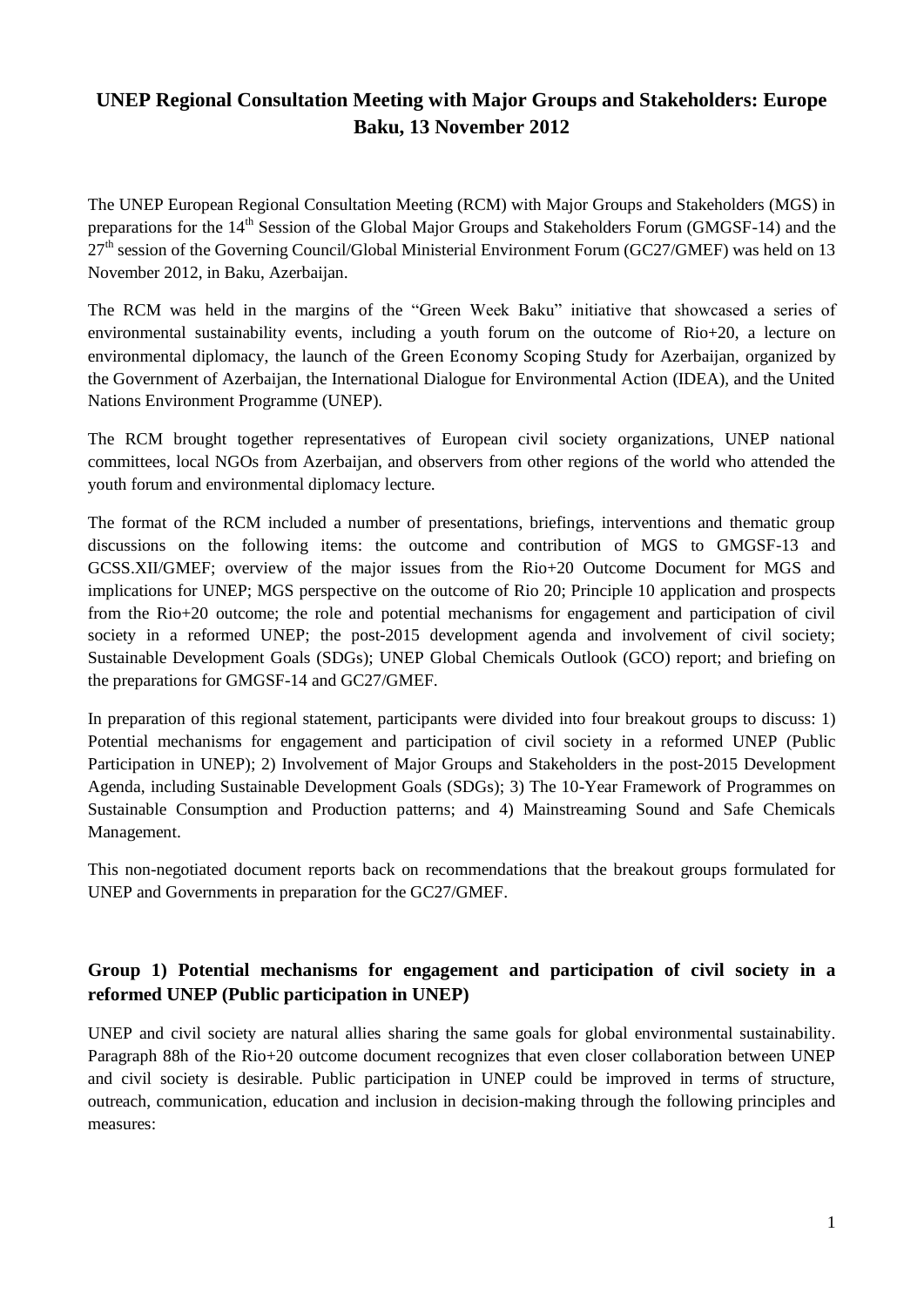- 1) Train all civil society participants to UNEP events in communication/outreach. Improve the capacity of stakeholder groups to communicate environmental issues to other audiences, for example scientists to the public, and journalists when reporting environmental issues.
- 2) Encourage systematic engagement of civil society organisations (CSOs) into each UNEP subprogramme and project, and include such activities in the work plan of every UNEP division and branch. UNEP should also ensure that such a participatory approach is implemented in relation to processes that it facilitates or for which it acts as a secretariat. The UNEP Major Groups and Stakeholders Branch should be invited to train other UNEP offices to increase public participation on the programmatic level throughout UNEP.
- 3) Involve Major Groups and Stakeholders in the UNEP Committee of Permanent Representatives (CPR), including through the right to participate in CPR meetings, access to all information, the opportunity to comment on draft documents, and the possibility of initiating policy recommendations.
- 4) Establish an ombudsman for future generations within UNEP, with a UNEP specific mandate, to advise the institution on a long-term perspective for its policy guidelines, actions and programmes.
- 5) Adopt a structured approach to participation together with other UN bodies with clear points of input. UNEP should lead by example and co-operate with other UN agencies and programmes in developing strategies, policies and practical actions for engaging civil society to enhance environmental management. UNEP can become a UN model organization in terms of public participation and access to information
- 6) Encourage the free flow of environmental information and application of the Aarhus Convention implementation guide globally. UNEP should promote the idea of a legally binding international instrument for the implementation of procedural rights, to increase the impacts of major groups and stakeholders in any consultation. This can be built on the guidelines for the development of national legislation on access to information, public participation and access to justice in environmental matters, adopted by UNEP/GC in 2010. UNEP should also adopt an internal policy in relation to the access of information for all stakeholders.
- 7) Encourage communication with and involvement of all groups through the development of appropriate communication tools, especially focusing on unempowered groups.
- 8) Make use of modern technologies such as social media and e-tools for translating summaries and making key information available in all relevant local languages.
- 9) Translate reports and documents into different formats that are relevant to each major group, remembering to address the digital divide in the process, support translation by MGs of UNEP guidelines and publications into local languages.
- 10) The UNEP Regional Office for Europe should increase the involvement of its regional civil society organisations and networks throughout the year, collecting feedback and inviting comments on its programmes on a regular basis, including through the regional representatives, constituencies of all the nine Major Groups in the region, and revived National Committees.
- 11) UNEP regional offices should provide frameworks and resources to enable closer engagement between major groups and governments.
- 12) UNEP should introduce compulsory fieldwork within communities for its staff members, to increase their understanding of and connectedness with realities on the ground.
- 13) UNEP should work together with youth, students and the educational community to scale up its activities related to promoting Education for Sustainable Development, in particular in the context of the final years of the UNESCO Decade on Education for Sustainable Development.

## **Group 2) Involvement of Major Groups and Stakeholders in the post-2015 Development Agenda and post-Rio+20 Sustainable Development Goals (SDGs)**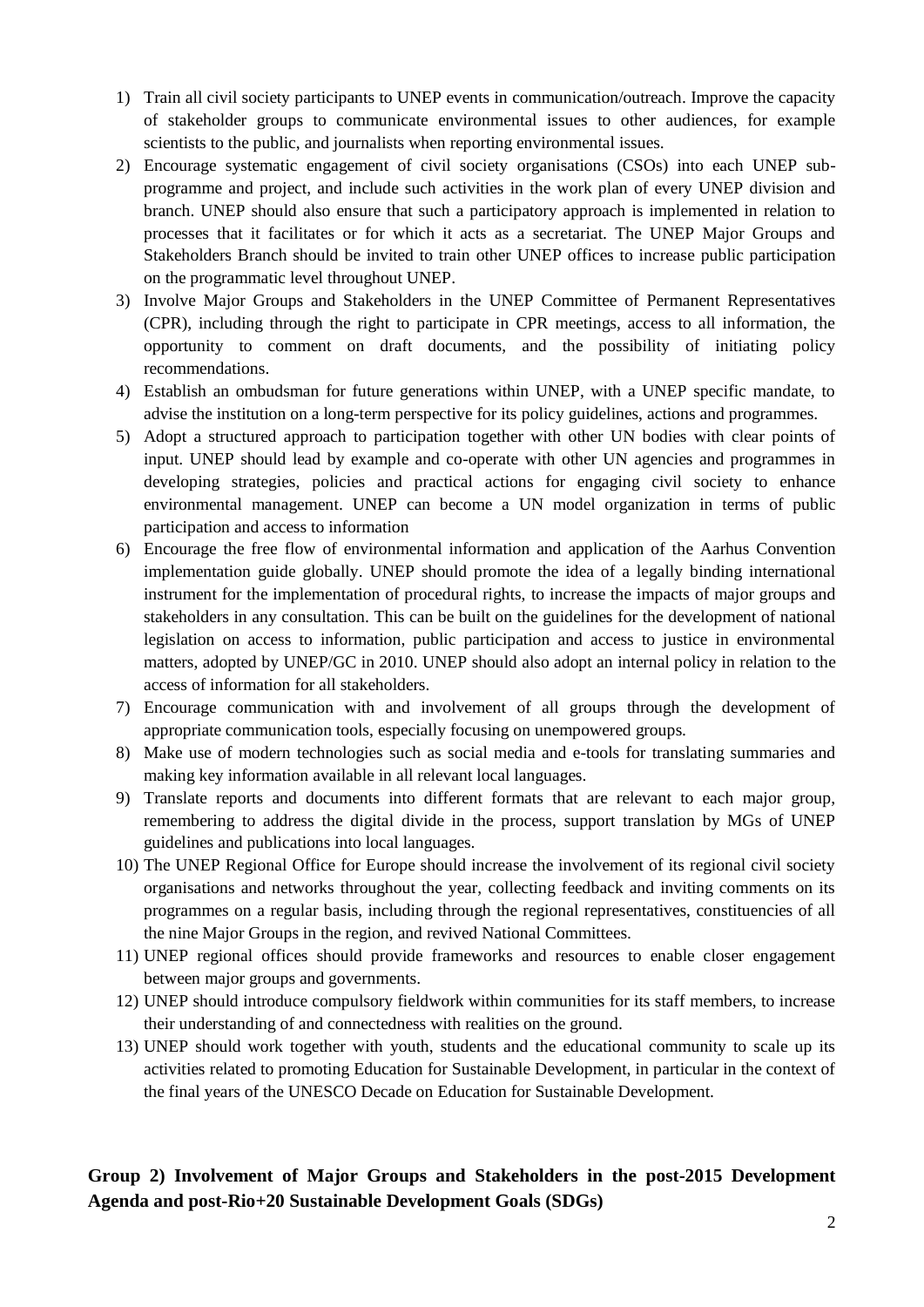As governments and UN agencies plan, design and prepare the ground work to stimulate a debate on the development and articulation of the Post-2015 agenda and Sustainable Development Goals (SDGs) through national, thematic and other forms of consultations, the common solutions needed to meet the sustainable development challenges and "The Future and the World We Want" can not be achieved without the full engagement and involvement of major groups and stakeholders. Therefore, the following should be key areas for achieving "The Future and the World We Want":

- 1) **Support, facilitate and create opportunities for MGS** to actively participate in national and thematic consultation processes.
- 2) **Education for sustainable development.** Education for Sustainable Development (ESD) is an integral part of sustainable development. ESD should be one of the Sustainable Development Goals (SDGs), with concrete indicators and goals.
- 3) **Youth empowerment.** Give full participation rights to young people in the formulation, implementation and evaluation of local, subnational, national, regional and global sustainable development policies and strategies, as well as to other non-empowered groups including women, indigenous peoples and minorities.
- 4) **Assessment mechanisms.** Assess the achievements of Millennium Development Goals (MDGs) at a national level, and promote participatory assessment tools and mechanisms to do so. Assess what worked and deduct that from that what did not work. Establish concrete goals and targets for the post-2015 development framework and assure involvement of MGS in its monitoring and evaluation.
- 5) **Human rights based approach and accountability.** Base post-2015 and SDG frameworks on a human rights approach. Establish accountability systems for regions and countries to hold governments accountable for their post-2015 development agreements. These systems should hold governments accountable also on commitments made related to means of implementation (financial support, capacity building, public participation etc.) and the implementation of human rights.
- 6) **Social media for sustainability.** Promote a more efficient use of new technologies and social media to improve access to information, accountability and sharing of best practices on sustainable development.
- 7) **Regional cooperation for protection of our global environmental commons.** Strengthen regional cooperation and establish partnerships in order to share innovative tools and best practices and better achieve sustainable development goals.
- 8) **Research and innovation.** Promote research and innovation that support the development of "green sectors" and creation of decent jobs/employment. Close collaboration with academia, trade unions and also the social-responsible private sector is crucial.
- 9) **Coordinated stakeholder effort.** Promote better coordination of efforts between stakeholders representing governments, businesses, CSOs, international organizations, academia and media to ensure syncronized actions on local, regional and global levels, based on the subsidiarity principle (what is best done locally, do it locally) increasing their effectiveness and preventing gaps, overlaps and duplication.

## **Group 3) The 10-Year Framework of Programmes on Sustainable Consumption and Production Patterns**

The adoption of the 10-year framework of programmes on sustainable consumption and production patterns, even as a voluntary measure, opens an opportunity to address sustainable development challenges. Therefore, in order to operationalize the framework, the following must be taken into consideration: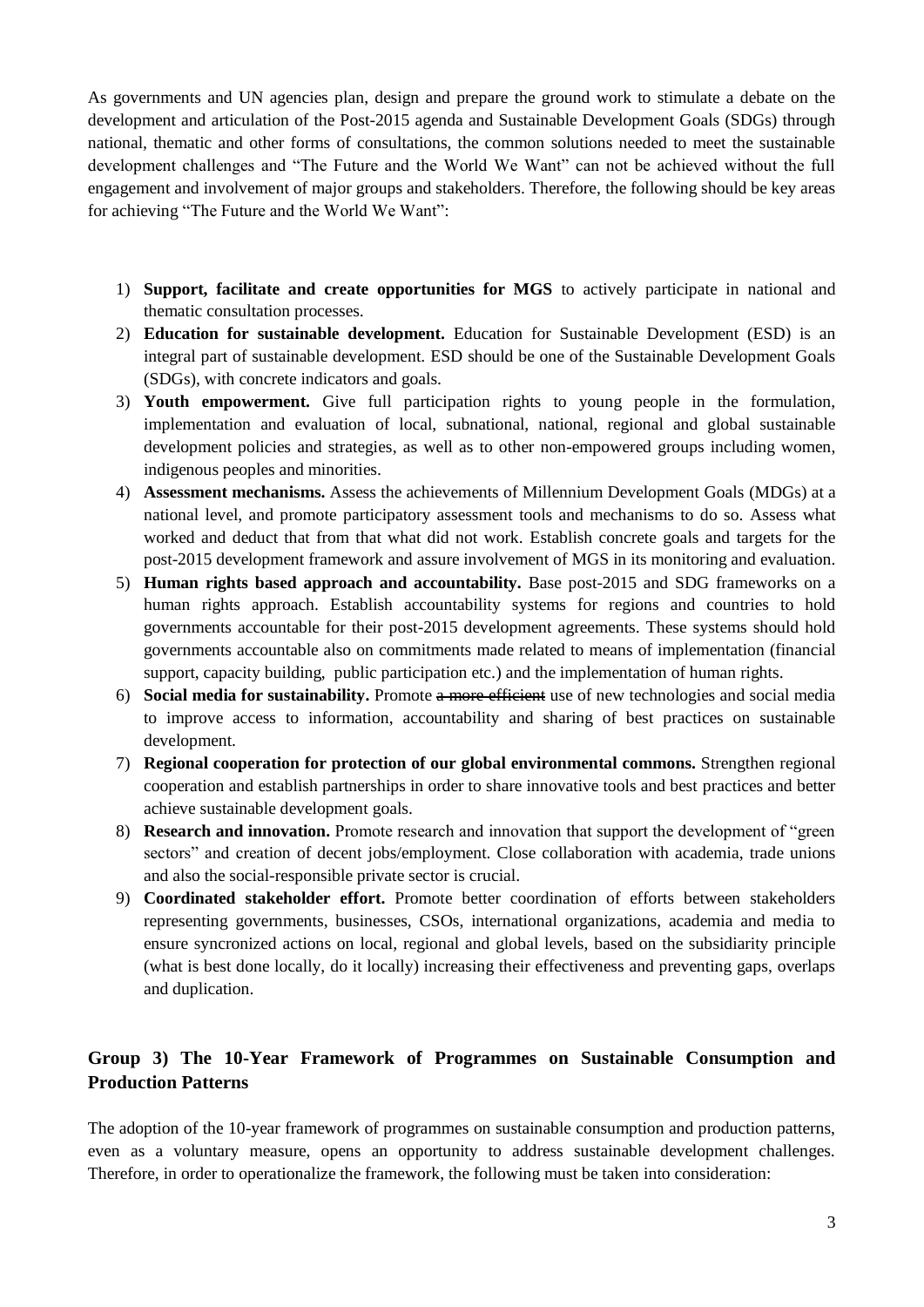- 1) Mainstream sustainable consumption and production (SCP) into national development strategies and plans. Create adequate legislative and regulatory frameworks for SCP, including national SCP 10- Year Frameworks of Programmes (10YFPs), strategies and action plans, in line with the regional and international agreements and processes, including the 10YFP.
- 2) Ensure that, in doing so, governments establish proper consultation mechanisms for engaging different stakeholders (civil society actors, businesses, academia, local self-governance bodies and others) in SCP policy processes, ensuring coordination both between sectors (horizontal) and between different levels – international, regional, national and local (vertical) of SCP policy development and implementation.
- 3) When developing SCP policies, ensure that consultations and engagement reach to the grassroots level, encouraging communities to establish their own specific SCP priorities and define strategies for fulfilling these.
- 4) Endorse the UNEP mandate on studying the best SCP practices at all levels and developing a methodology for assessing progress in SCP, as well as providing relevant advice to stakeholders.
- 5) Establish a knowledge-sharing platform to provide information exchange on best available green technologies and business practices, accessible to all interested stakeholders. Reach out to all stakeholders in order to create awareness of the platform.
- 6) Within the SCP process, establish necessary provisions for promoting the use of strategic environmental assessment (SEA) and environmental impact assessment (EIA).
- 7) Develop legislative and regulatory frameworks and incentives to promote green procurement, both for the private and the public sector.
- 8) Promote good eco-labelling practices, ensuring proper tracking of adherence to SCP principles over the whole product life cycle.
- 9) Develop and implement comprehensive SCP awareness raising programmes, achieving broad understanding of the need and feasibility of vibrant economies which function within and not beyond the carrying capacity of the planet, encouraging individuals, organisations and businesses to make their consumption choices more sustainable.
- 10) Mainstream SCP into education processes, including formal, informal and non-formal education.
- 11) Conduct a region-wide conference on SCP policies in light of the 10YFP, with participation of different stakeholders, to assess the state of art in this sphere, share lessons learned in SCP policy development, learn about best practices and discuss future actions and opportunities for cooperation.

#### **Group 4) Mainstreaming Sound and Safe Chemicals Management**

The Global Chemicals Outlook (GCO) is a timely publication that frames current understanding of trends in chemicals production, use and disposal, economic implications of these trends, and policy options. To that end:

- 1) Major Groups welcome the Global Chemicals Outlook that has brought together governments, industry, academia and civil society to provide the first comprehensive assessment of its kind, which gives valid reasons for investing in sound and sustainable management of chemicals.
- 2) We particularly welcome the convincing set of scientifically based economic and policy arguments to bring sound chemical management to the top of the international policy agenda, as an essential contribution to achieving the 2020 goals. Due to the ever-increasing use of chemicals in economies, they have become the largest constituents of waste streams and pollution, thereby increasing the exposure of humans and the environment to chemical hazard.
- 3) We note also the unrecognized economic, environmental and health burden caused by hazardous chemical waste, particularly in developing countries, and we call for urgent coordinated action by governments, industry and civil society to reduce the growing risks to human health and the